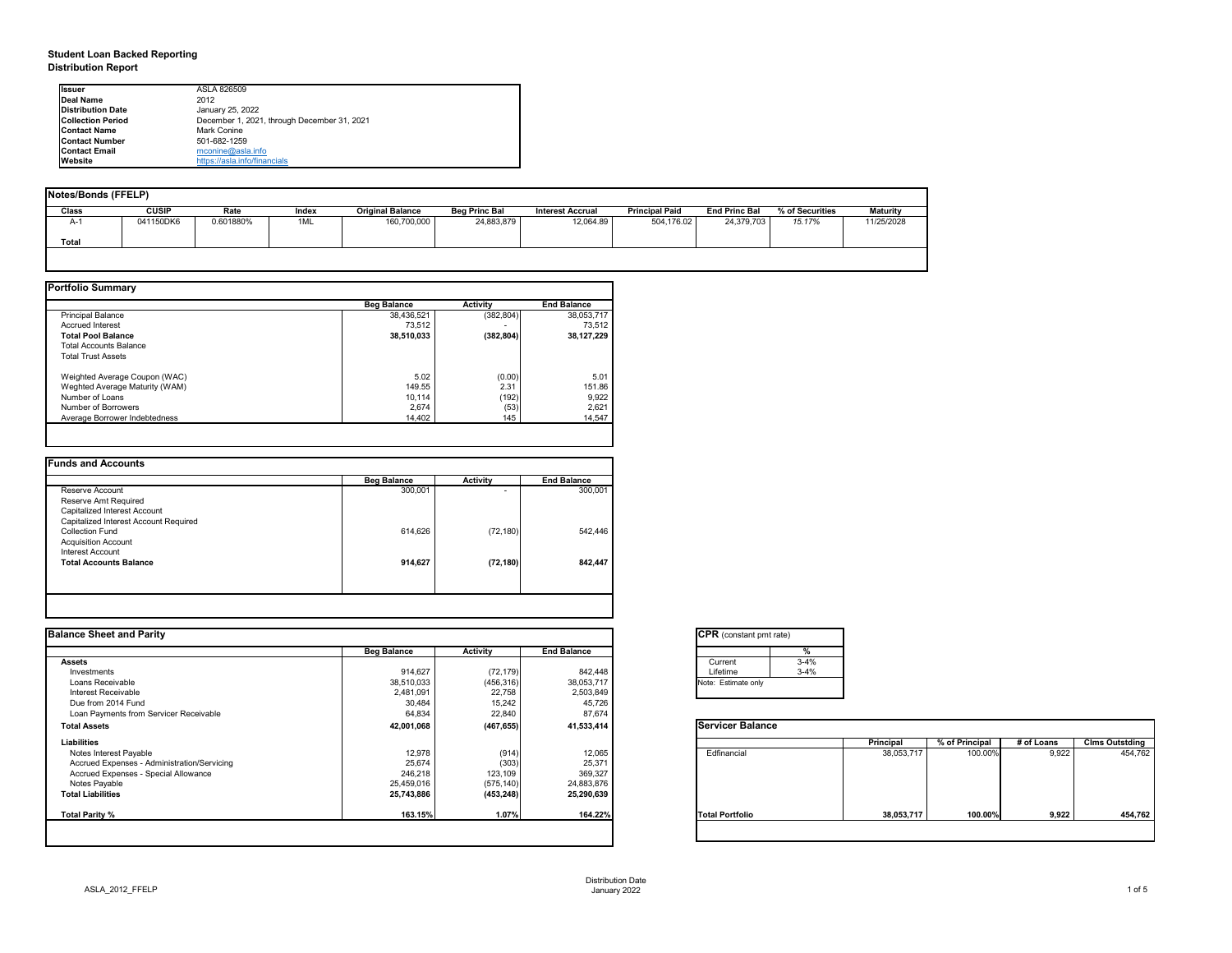## **Student Loan Backed Reporting Distribution Report**

### **Delinquency Status**

|                           | # of Loans       |                 | <b>Principal</b> |               | % of Principal   |               | <b>WAC</b>       |               | <b>WARM</b>      |               |
|---------------------------|------------------|-----------------|------------------|---------------|------------------|---------------|------------------|---------------|------------------|---------------|
|                           | <b>Beginning</b> | <b>Ending</b>   | <b>Beginning</b> | <b>Ending</b> | <b>Beginning</b> | <b>Ending</b> | <b>Beginning</b> | <b>Ending</b> | <b>Beginning</b> | <b>Ending</b> |
| In School                 | 13               | 12 <sup>°</sup> | 68,228           | 64,728        | 0.18%            | 0.17%         | 5.65             | 5.59          | 118.46           | 120.00        |
| Grace                     |                  |                 | $\blacksquare$   | 3,500         | 0.00%            | 0.01%         |                  | 6.80          |                  | 90.00         |
| Repayment                 |                  |                 |                  |               |                  |               |                  |               |                  |               |
| Current                   | 6,654            | 6,567           | 23,832,528       | 23,748,672    | 61.89%           | 62.41%        | 5.29             | 5.28          | 166.90           | 171.02        |
| 31-60 Days Delinquent     | 458              | 292             | 1,955,018        | 1,310,329     | 5.08%            | 3.44%         | 5.50             | 5.44          | 156.54           | 151.14        |
| 61-90 Days Delinquent     | 216              | 258             | 952,819          | 1,078,095     | 2.47%            | 2.83%         | 5.32             | 5.52          | 155.95           | 143.78        |
| 91-120 Days Delingent     | 228              | 156             | 836,530          | 680,038       | 2.17%            | 1.79%         | 5.19             | 5.22          | 147.23           | 138.20        |
| 121-180 Days Delinquent   | 279              | 219             | 1,281,986        | 905,806       | 3.33%            | 2.38%         | 5.54             | 5.50          | 129.61           | 134.16        |
| 181-270 Days Delinquent   | 228              | 288             | 1,111,775        | 1,344,347     | 2.89%            | 3.53%         | 5.44             | 5.46          | 132.51           | 123.71        |
| 271+ Days Delinquent      | 93               | 94              | 429,480          | 430,986       | 1.12%            | 1.13%         | 5.51             | 5.46          | 104.77           | 135.41        |
| <b>Total Repayment</b>    | 8,156            | 7,874           | 30,400,135       | 29,498,272    | 78.94%           | 77.52%        | 5.32             | 5.31          | 161.64           | 164.58        |
| Forbearance               | 1,067            | 1,212           | 4,640,161        | 5,202,951     | 12.05%           | 13.67%        | 5.33             | 5.42          | 152.23           | 155.59        |
| Deferment                 | 773              | 747             | 2,983,940        | 2,862,417     | 7.75%            | 7.52%         | 5.29             | 5.27          | 143.53           | 146.36        |
| <b>Claims in Progress</b> | 104              | 76              | 399,925          | 421,849       | 1.04%            | 1.11%         | 5.08             | 5.21          | 122.83           | 103.72        |
| <b>Claims Denied</b>      |                  |                 | 17,644           |               | 0.05%            |               | 6.80             |               | 64.00            |               |
| <b>Total Portfolio</b>    | 10,114           | 9,922           | 38,510,033       | 38,053,717    | 100.00%          | 100.00%       | 5.32             | 5.32          | 158.58           | 161.22        |

|                                     |                  | # of Loans    |                  | <b>Principal</b> |                  | % of Principal |                  | <b>WAC</b>    |                  | WARM          |  |
|-------------------------------------|------------------|---------------|------------------|------------------|------------------|----------------|------------------|---------------|------------------|---------------|--|
|                                     | <b>Beginning</b> | <b>Ending</b> | <b>Beginning</b> | <b>Ending</b>    | <b>Beginning</b> | <b>Ending</b>  | <b>Beginning</b> | <b>Ending</b> | <b>Beginning</b> | <b>Ending</b> |  |
| Current                             | 6,654            | 6,567         | 23,832,528       | 23,748,672       | 78.40%           | 80.51%         | 5.29             | 5.28          | 166.90           | 171.02        |  |
| 31-60 Days Delinquent               | 458              | 292           | 1,955,018        | 1,310,329        | 6.43%            | 4.44%          | 5.50             | 5.44          | 156.54           | 151.14        |  |
| 61-90 Days Delinquent               | 216              | 258           | 952,819          | 1,078,095        | 3.13%            | 3.65%          | 5.32             | 5.52          | 155.95           | 143.78        |  |
| 91-120 Days Delingent               | 228              | 156           | 836,530          | 680,038          | 2.75%            | 2.31%          | 5.19             | 5.22          | 147.23           | 138.20        |  |
| 121-180 Days Delinquent             | 279              | 219           | 1,281,986        | 905,806          | 4.22%            | 3.07%          | 5.54             | 5.50          | 129.61           | 134.16        |  |
| 181-270 Days Delinquent             | 228              | 288           | 1,111,775        | 1,344,347        | 3.66%            | 4.56%          | 5.44             | 5.46          | 132.51           | 123.71        |  |
| 271+ Days Delinquent                | 93               | 94            | 429,480          | 430,986          | 1.41%            | 1.46%          | 5.51             | 5.46          | 104.77           | 135.41        |  |
| <b>Total Portfolio in Repayment</b> | 8,156            | 7,874         | 30,400,135       | 29,498,272       | 100.00%          | 100.00%        | 5.32             | 5.31          | 161.64           | 164.58        |  |

| <b>Portfolio by Loan Type</b>           |                  |               |                  |               |                  |               |                  |               |                  |               |
|-----------------------------------------|------------------|---------------|------------------|---------------|------------------|---------------|------------------|---------------|------------------|---------------|
|                                         | # of Loans       |               | <b>Principal</b> |               | % of Principal   |               | <b>WAC</b>       |               | <b>WARM</b>      |               |
|                                         | <b>Beginning</b> | <b>Ending</b> | <b>Beginning</b> | <b>Ending</b> | <b>Beginning</b> | <b>Ending</b> | <b>Beginning</b> | <b>Ending</b> | <b>Beginning</b> | <b>Ending</b> |
| <b>Subsidized Consolidation Loans</b>   |                  |               |                  |               |                  |               |                  |               |                  |               |
| <b>Unsubsidized Consolidation Loans</b> |                  |               |                  |               |                  |               |                  |               |                  |               |
| <b>Subsidized Stafford Loans</b>        | 5,699            | 5,579         | 17,519,427       | 17,266,049    | 45.49%           | 45.37%        | 5.17             | 5.17          | 139.79           | 141.72        |
| Unsubsidized Stafford Loans             | 4,298            | 4,230         | 20,236,618       | 20,044,731    | 52.55%           | 52.67%        | 5.35             | 5.35          | 176.44           | 179.69        |
| PLUS/GradPLUS Loans                     | 117              | 113           | 753,988          | 742,937       | 1.96%            | 1.95%         | 8.04             | 8.03          | 115.60           | 116.10        |
| SLS Loans                               |                  |               |                  |               |                  |               |                  |               |                  |               |
| <b>Total Portfolio</b>                  | 10,114           | 9,922         | 38,510,033       | 38,053,717    | 100.00%          | 100.00%       | 5.32             | 5.32          | 158.58           | 161.22        |

|  |  |  |  | Portfolio by Program Type |  |
|--|--|--|--|---------------------------|--|
|--|--|--|--|---------------------------|--|

| <b>Portfolio by Program Type</b>           |                  |               |                  |                  |           |                |                  |               |                  |               |
|--------------------------------------------|------------------|---------------|------------------|------------------|-----------|----------------|------------------|---------------|------------------|---------------|
|                                            |                  | # of Loans    |                  | <b>Principal</b> |           | % of Principal |                  | <b>WAC</b>    |                  | <b>WARM</b>   |
|                                            | <b>Beginning</b> | <b>Ending</b> | <b>Beginning</b> | Ending           | Beginning | <b>Ending</b>  | <b>Beginning</b> | <b>Ending</b> | <b>Beginning</b> | <b>Ending</b> |
| Graduate / 4-Year Loans                    | 7,622            | 7,473         | 29,981,891       | 29,617,168       | 77.85%    | 77.83%         | 5.29             | 5.30          | 155.99           | 158.68        |
| 2-Year Loans                               | 2,304            | 2,266         | 7,988,576        | 7,898,839        | 20.74%    | 20.76%         | 5.41             | 5.41          | 167.77           | 170.23        |
| Proprietary / Technical / Vocational Loans | 188              | 183           | 539,567          | 537,711          | 1.40%     | 1.41%          | 5.29             | 5.29          | 166.51           | 168.76        |
| Unknown (Consolidation) Loans              |                  |               |                  |                  |           |                |                  |               |                  |               |
| Other Loans                                |                  |               |                  |                  |           |                |                  |               |                  |               |
| <b>Total Portfolio</b>                     | 10,114           | 9,922         | 38,510,033       | 38,053,717       | 100.00%   | 100.00%        | 5.32             | 5.32          | 158.58           | 161.22        |
|                                            |                  |               |                  |                  |           |                |                  |               |                  |               |

|                        |                  | # of Loans    |                  | <b>Principal</b> |                  | % of Principal |  |
|------------------------|------------------|---------------|------------------|------------------|------------------|----------------|--|
|                        | <b>Beginning</b> | <b>Ending</b> | <b>Beginning</b> | <b>Ending</b>    | <b>Beginning</b> | <b>Ending</b>  |  |
| <b>Fixed Loans</b>     | 5,736            | 5,634         | 25,517,321       | 25,240,652       | 66.26%           | 66.33%         |  |
| Variable Loans         | 4,378            | 4,288         | 12,992,712       | 12,813,064       | 33.74%           | 33.67%         |  |
| T-Bill Loans           | 4,378            | 4,288         | 12,992,712       | 12,813,064       | 33.74%           | 33.67%         |  |
| <b>CMT Loans</b>       |                  |               |                  |                  |                  |                |  |
| <b>Total Portfolio</b> | 10,114           | 9,922         | 38,510,033       | 38,053,717       | 100.00%          | 100.00%        |  |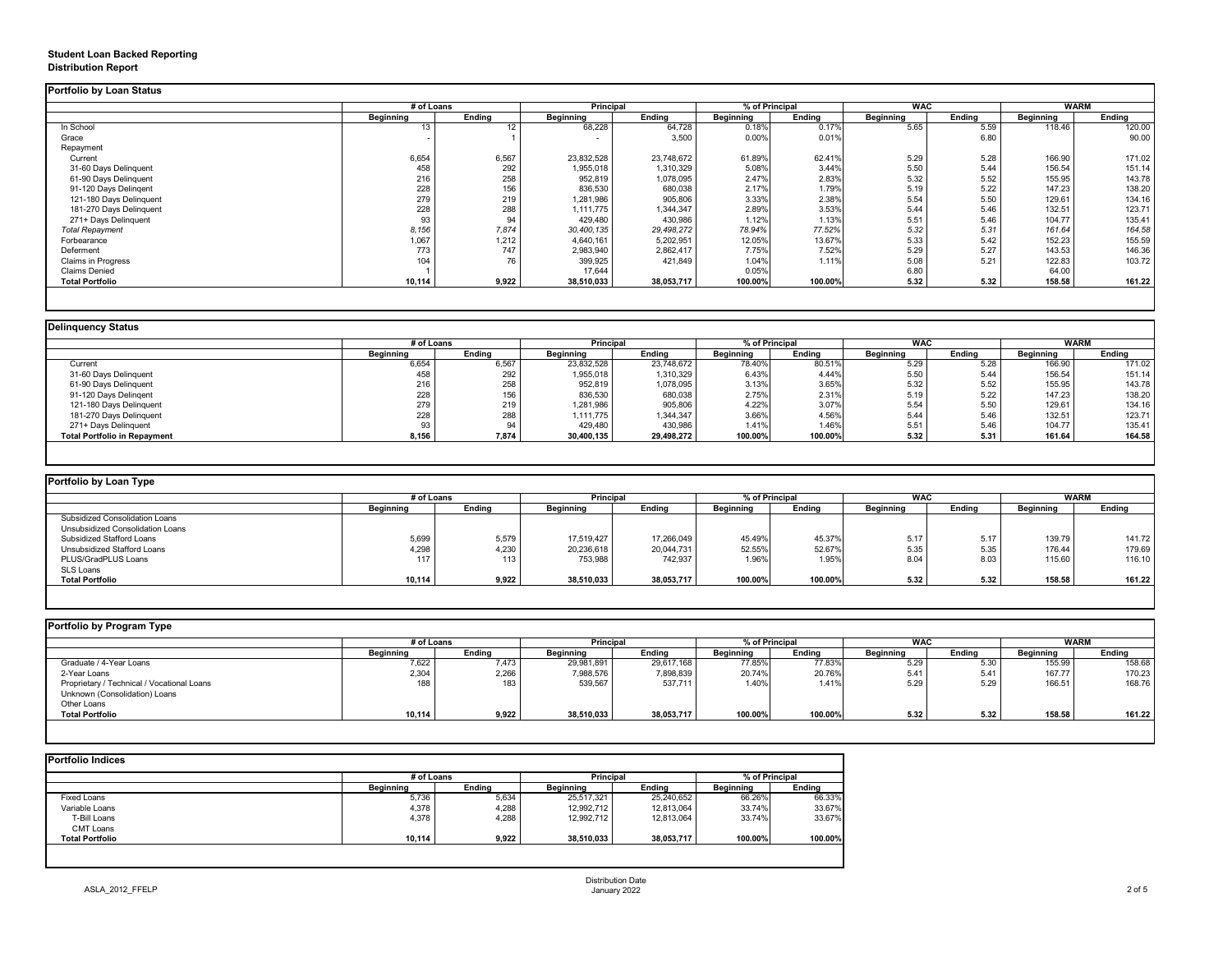**Distribution Date** January 25, 2022<br>**Collection Period** December 1, 2021, through Decem December 1, 2021, through December 31, 2021

# **Collection Activity**

| <b>Collection Account</b>                                                                              | as of 12/31/2021 |
|--------------------------------------------------------------------------------------------------------|------------------|
| Beginning Balance - December 1, 2021                                                                   | 614,626          |
| <b>Collection Amount Received</b>                                                                      | 562,441          |
| <b>Recoveries</b>                                                                                      |                  |
| Reserve Account                                                                                        |                  |
| <b>Excess of Required Reserve Account</b>                                                              |                  |
| Interest on Investment Earnings                                                                        | 4                |
| Capitalized Interest Account (after a stepdown or release date)                                        |                  |
| <b>Acquisition Account</b>                                                                             |                  |
| <b>Payments from Guarantor</b>                                                                         |                  |
| Amount incorrectly underreported for Available Funds in July 2021. Will be distributed in August 2021. |                  |
| <b>Required Repurchases</b>                                                                            |                  |
| Special Allowance Payable to Department of Education                                                   |                  |
| <b>Consolidation Rebate Fees</b>                                                                       |                  |
| Rating Agency Surveillance Fees                                                                        |                  |
| Principal payments, interest payments, administration fees, servicing fees, and trustee fees           | (634, 626)       |
| <b>Other Amounts Received in Collection</b>                                                            |                  |
| <b>Total Available Funds</b>                                                                           | 542,445          |
|                                                                                                        |                  |

| <b>Fees Due for Current Period</b> | as of 12/31/2021 |  |
|------------------------------------|------------------|--|
| Indenture Trustee Fees             | 833.33           |  |
| <b>Servicing Fees</b>              | 22,200           |  |
| <b>Administration Fees</b>         | 3,171            |  |
| Late Fees                          |                  |  |
| Other Fees                         |                  |  |
| <b>Total Fees</b>                  | 26,204.33        |  |

| <b>Cumulative Default Rate</b>                                                                      | as of 12/31/2021 |
|-----------------------------------------------------------------------------------------------------|------------------|
|                                                                                                     |                  |
| Current Period Defaults (\$)                                                                        | 317,265.57       |
| Cumulative Defaults (\$)                                                                            | 48,430,589.27    |
| Cumulative Default (% of original pool balance)                                                     | 30.17%           |
| Cumulative Default (% of cumulative entered repayment balance) <sup>a</sup>                         | 127.50%          |
| Current Period Payments (Recoveries) from Guarantor (\$)                                            | 278,078.47       |
| Current Period Borrower Recoveries (\$)                                                             | n/a              |
| Cumulative Recoveries (\$) <sup>b</sup>                                                             | 44,867,551.13    |
| <b>Cumulative Recovery Rate (%)</b>                                                                 | 92.64%           |
| <b>Cumulative Net Loss Rate (%)</b>                                                                 | 2.22%            |
| Servicer Reject Rate (FFELP) (%)                                                                    |                  |
| Cumulative Servicer Reject Rate (FFELP) (%)                                                         |                  |
| Repayment balance includes all repayment loans with the exception of balances in claim status<br>э) |                  |
| Cumulative Recoveries includes 97% of claims in progress balances<br>b)                             |                  |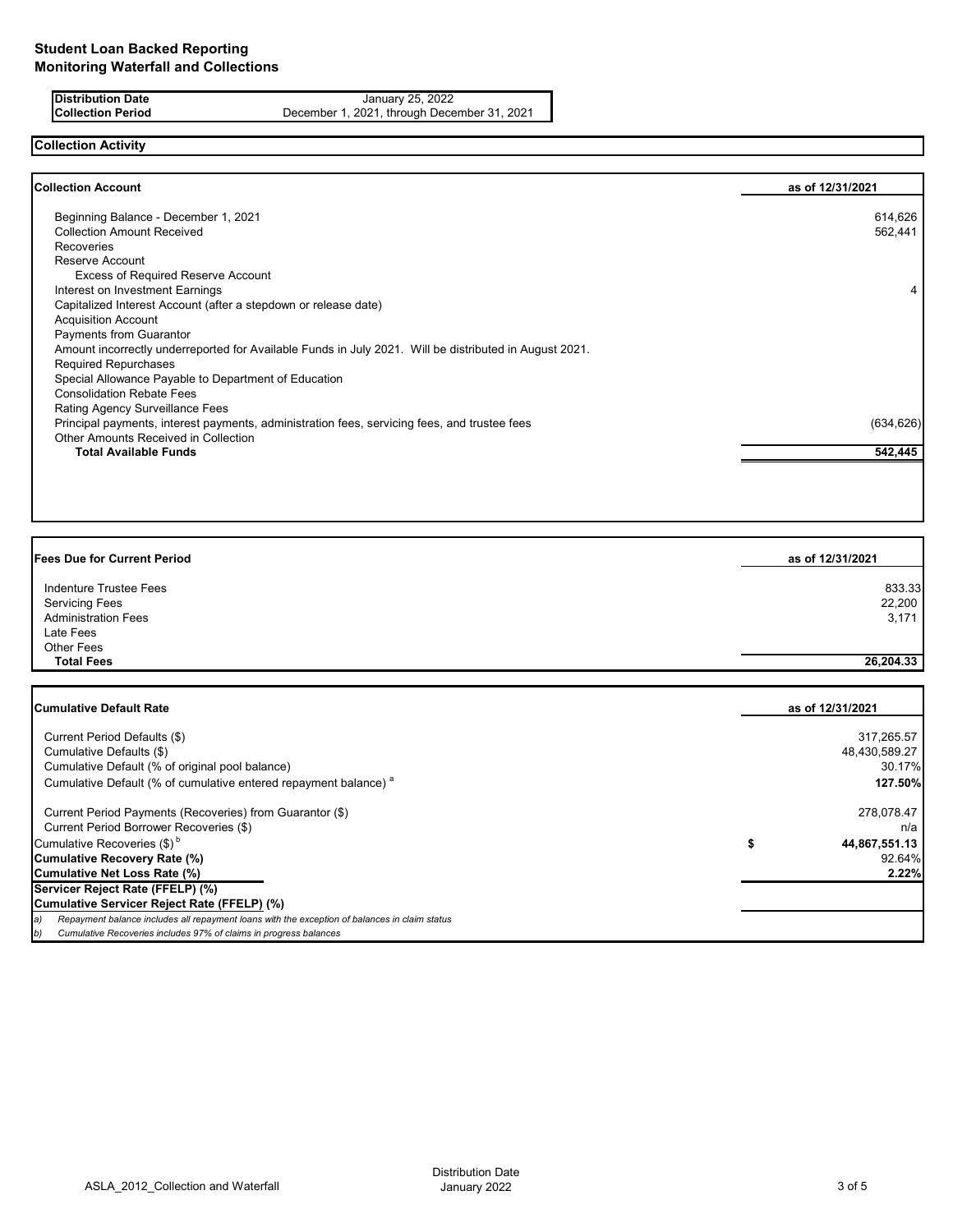## **Waterfall Activity**

| <b>Waterfall for Distribution</b>                                                         | <b>Amount Due</b> | <b>Amount Remaining</b> |
|-------------------------------------------------------------------------------------------|-------------------|-------------------------|
| <b>Total Available Funds</b>                                                              |                   | 542,445                 |
| First: Payments under any Joint Sharing Agreement                                         |                   |                         |
| <b>Second: Trustee Fees</b>                                                               | 833.33            | 541,612                 |
| Third: Servicing Fees and Backup Servicing Fees                                           | 22,200            | 519,412                 |
| <b>Fourth: Administration Fees</b>                                                        | 3,171             | 516,241                 |
| Fifth: Noteholder Interest                                                                | 12,064.89         | 504,176.02              |
| Sixth: Reinstate the balance of the Reserve Fund up to the Specified Reserve Fund Balance |                   |                         |
| Seventh: Noteholder Principal, until paid in full                                         | 504,176.02        |                         |
|                                                                                           |                   |                         |

| <b>Principal and Interest Distributions</b> | Class A-1  |
|---------------------------------------------|------------|
|                                             |            |
| Monthly Interest Due                        | 12,064.89  |
| Monthly Interest Paid                       | 12,064.89  |
| Interest Shortfall                          |            |
| Interest Carryover Due                      | 0          |
| Interest Carryover Paid                     | 0          |
| Interest Carryover                          | $\Omega$   |
| Monthly Principal Distribution Amount       | 504,176.02 |
| <b>Monthly Principal Paid</b>               | 504,176.02 |
| Shortfall                                   | 0          |
| <b>Total Distribution Amount</b>            | 516,240.91 |
|                                             |            |